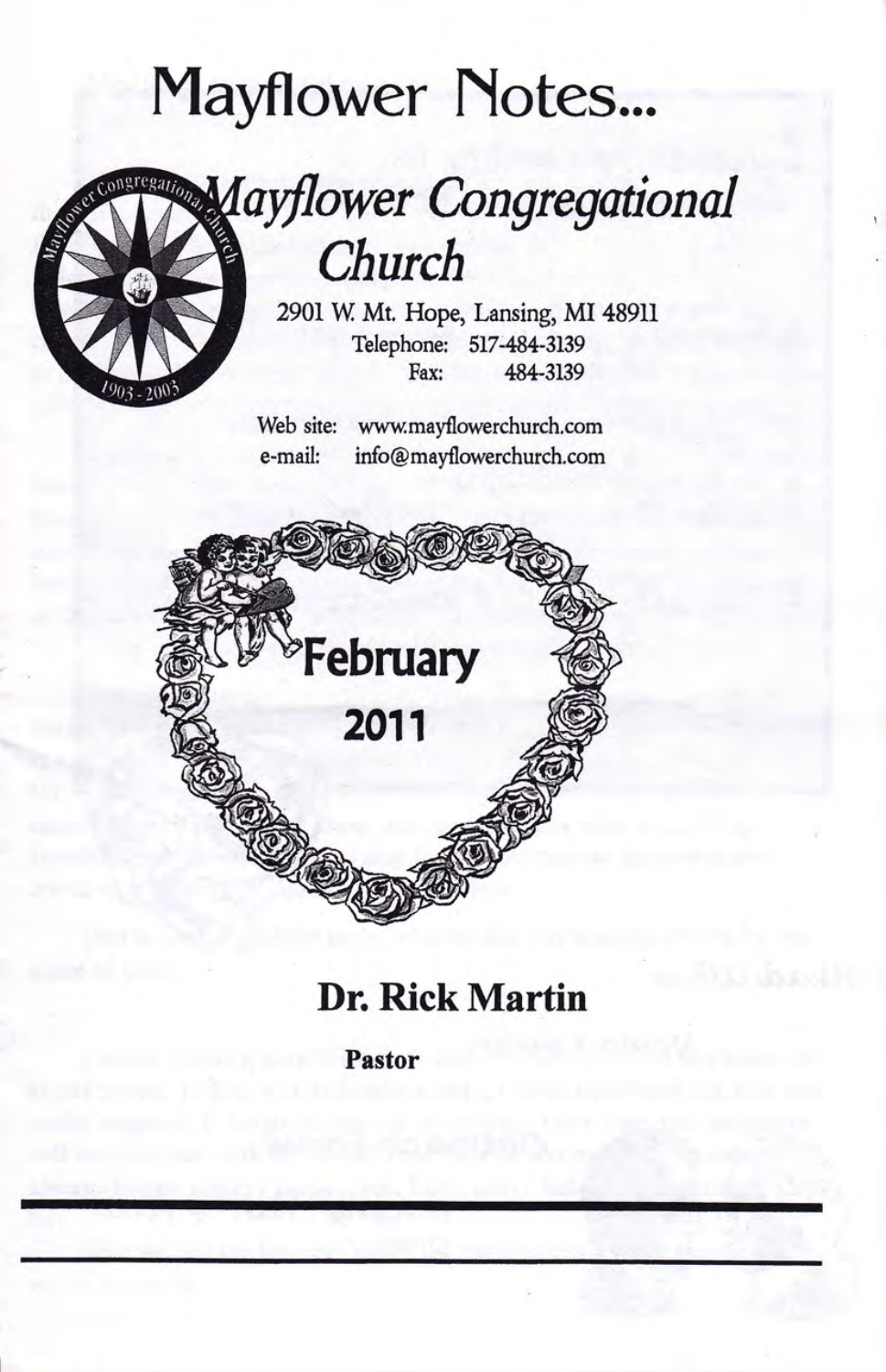Dates to remember in February..

February 12

Second Saturday Supper

February 2

February 14

February 15

February 21

Groundhog Day

St. Valentine's Day

Newsletter items due

President's Day



Head Usher

Naida Kenyon



Outreach Focus

Lansing Churchs' Food Drop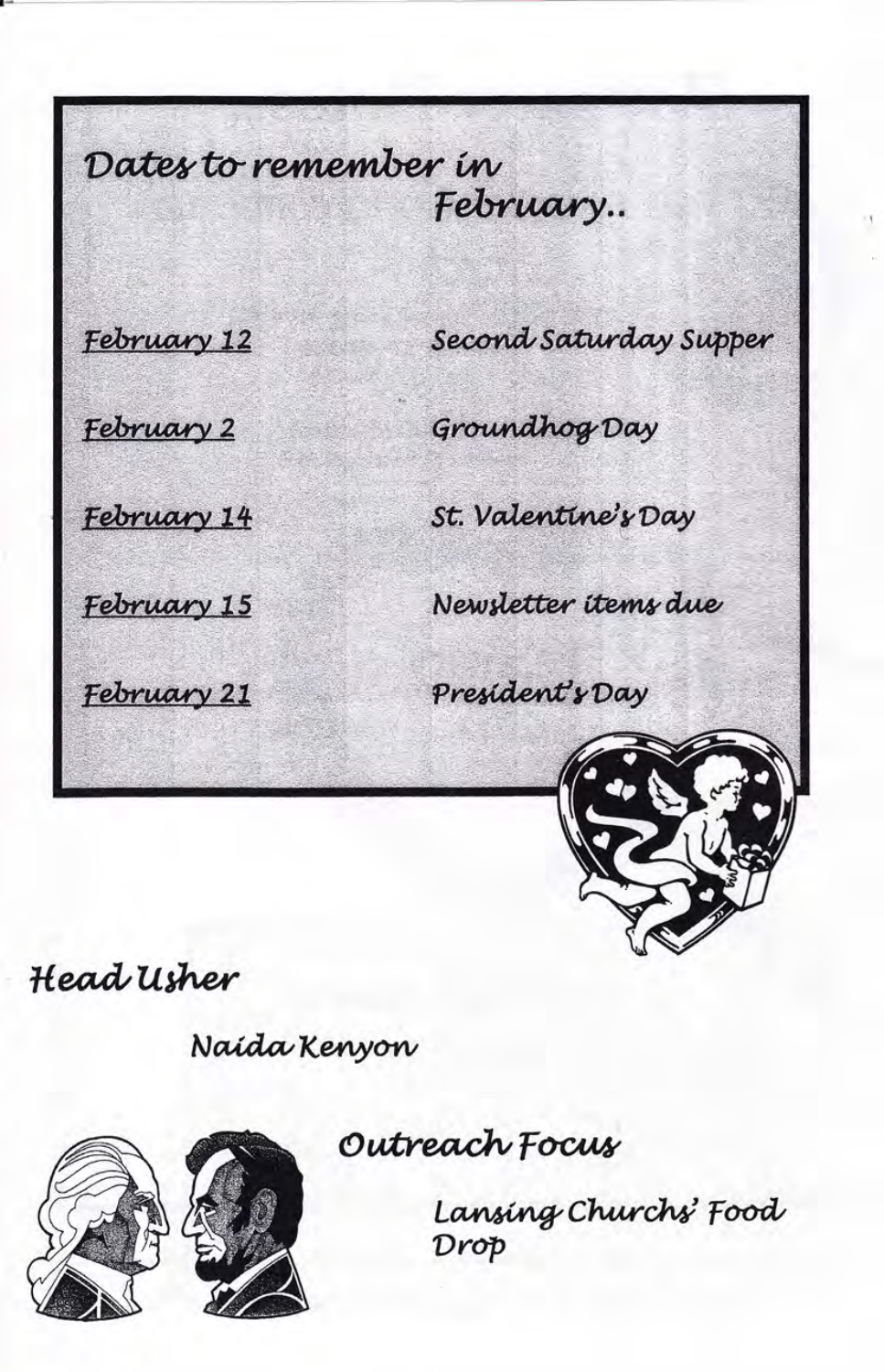Mayflower Notes - February 2011 From the Pastor's Desk

Valentine's Day has been around for a while. Even though it is not a Christian holiday, evidently in 496A.D. Pope Gelasius set aside February 14 to honor St. Valentine. Valentine had been a priest when Emperor Claudius outlawed marriage in the third century. Valentine continued to married couples, was arrested and refused to deny Christianity. He was sentenced to death and died on Feb. 14,269 A.D. He, supposedly, left a note for the

Valentine's Day has become a day to express love to those we care about. Thus, on the evening of the  $13<sup>th</sup>$ , Meijer's and QD is filled with men buying candy and flowers for their wives and girlfriends. There is just something about love that has to be expressed. Thus, couples still have been married even when it was against the law, discouraged as old fashion, or disregarded by society as obsolete. Say what you may, but people still fall in love and that love needs special ways of being expressed.

jailer's daughter whom he was fond of, signed "from your Valentine".

That's because love is an action verb. We think love is the warm, fuzzy feeling we feel. In reality, true love is a commitment to someone and is seen in our actions and behavior. The guy who beats his wife and says "I love you" doesn't know true love. The 15 year old who is "in love" because she is HOT, doesn't know true love. The guy who is grabbing flowers at the QD (he needs to stop for gas anyway) so his live-in girlfriend won't be angry, doesn't know true love.

God is love. True love in us behaves this way towards others, by the grace of God:

Love is patient, love is kind. It does not envy, it does not boast, it is not proud. It does not dishonor others, it is not self-seeking, it is not easily angered, it keeps no record of wrongs. Love does not delight in evil but rejoices with the truth. It always protects, always trusts, always hopes, always persevenes. Love never fails. (I Corinthians 13:4- 8a)

May we feel the love of God in us, and express it to the people and world around us.

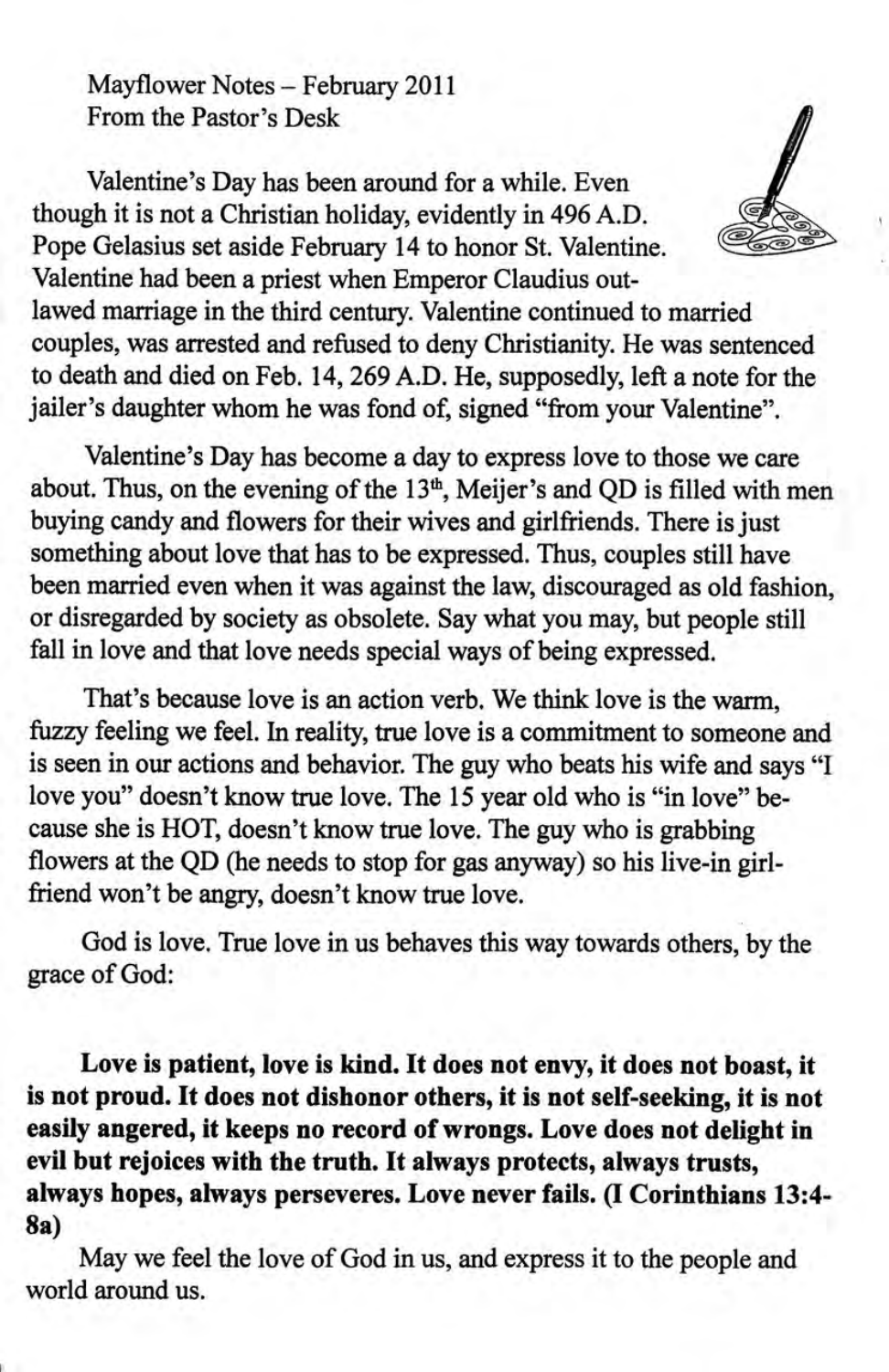#### Lay Leader's Missive

This is, once again, my frst monthly report to the Mayflower family and I am pleased to present the following letter. It once again, show how effective we can be when working together as a community of God.

#### Dear Pastor Rick,

On behalf of the entire Graham family, I would like to take this opportunity to express our sincere and deep appreciation to Pastor Rick and the entire Mayflower Congregational church family for the outpouring of prayers, consoling and support due to the passing of my mother, Doris Marie Graham.

Just knowing the Mayflower family was there provided much needed comfort during this most difficult time. The personal visitations, cards and phone calls to mom meant so much to her. She would talk about them for days.

Whether you were able to attend one of the visitations, funeral, send a card, make a phone call or just said a prayer will be long remembered and greatly appreciated.

The funeral was such an inspiring tribute to my mother. The special music, the Bell Choir which she cherished, and the personal tributes were so befitting and will. always be remembered.

The luncheon following the funeral service requires a tribute of gratitude to all who organized, worked and/or brought food to the luncheon. It takes a lot of work to organize and conduct such an event. The amount of time required to prepare the food and coordinate everything will also be long remembered and greatly appreciated

In closing, the entire Mayflower Congregational family can be proud of its efforts to pay fribute to my mother and will forever be held in the highest personal regard by the entire Graham family.

Thank you so much for everything.

#### Signed:

Terry, Sharon, Ryan, Marcie, Tieson, Trace, Tieler, Mike, Amy and Jaxson Graham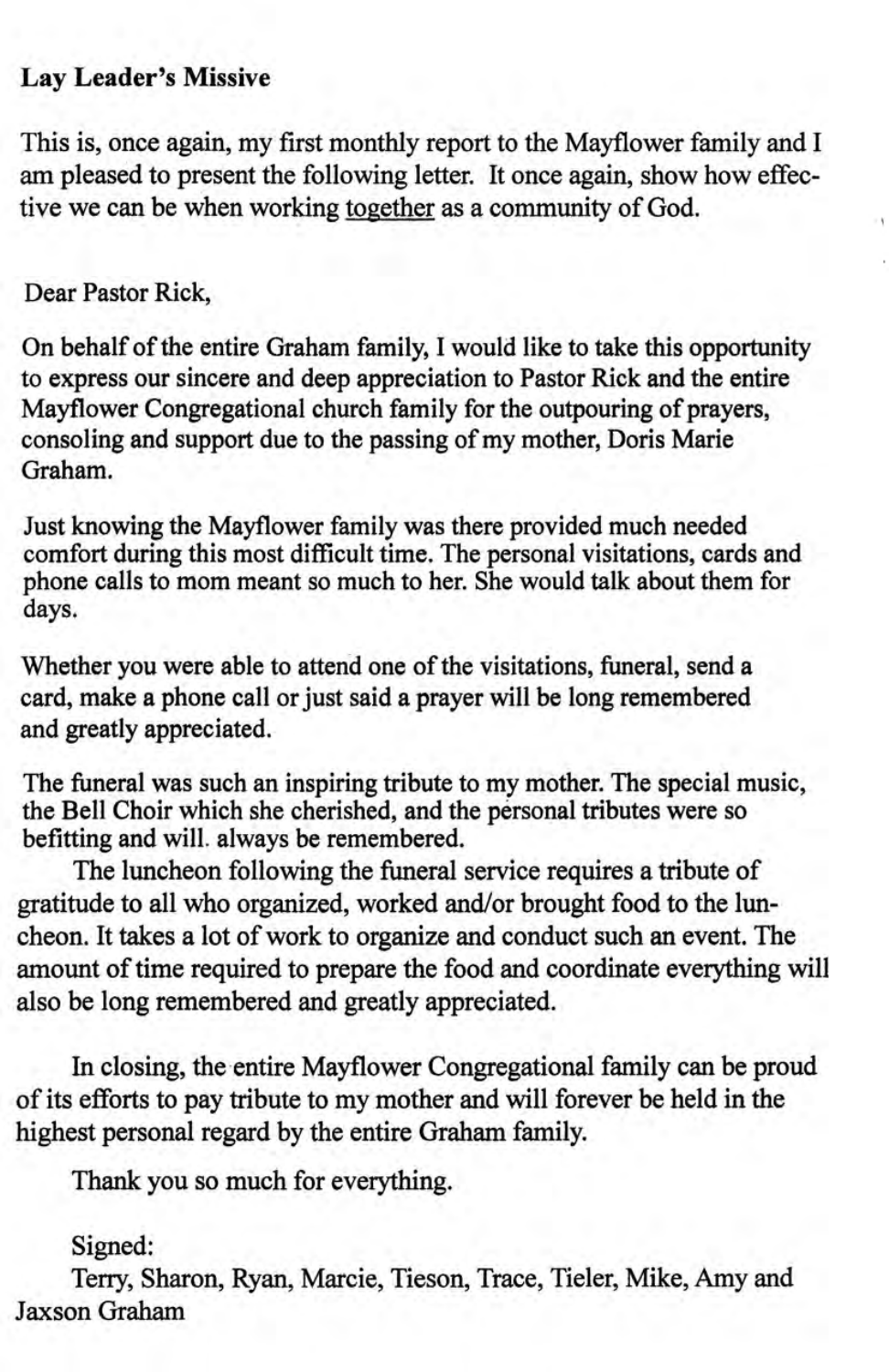We are also "borrowing" the following from another church's good efforts. The Prudential Council is challenging the congregation to pick the 2011 Super Bowl winners by donating non-perishable good items for the Greater Lansing Food Bank. Containers with each team's name will be plaved near Fellowship Hall for the next two Sundays. Place the donation in the container of your favorite team. Cash donations can be made payable to Mayfower with GLFB on the memo line.

Of course, the real winner will be the Greater Lansing Food Bank which has reported an over 25% increase in requests for assistance. Our gifts will be added to last Sunday's receipts from the Annual Meeting luncheon.

As always, thank God for our church congregation. More later...

Roger Kennedy

#### Hi Everyone,

Just wanted to let you know about a joint seminar venture by Mayflower and Antioch Churches. I am excited about this!

God Created You: Family Success Series will begin Wednesday Feb  $2<sup>nd</sup>$ , 7-8 pm at the church. The series will run Feb  $2<sup>nd</sup>$ ,  $9<sup>th</sup>$ ,  $16<sup>th</sup>$ , and March  $2<sup>nd</sup>$ ,  $9<sup>th</sup>$ , and  $16<sup>th</sup>$ . My part of the seminar: teaching on being the person God created us to be in such a way as to enhance our family relationships - way to long of a title to put on the fliers! This seminar will help and/or have a positive effect on every relationship in a person's life. Marriage/family/ relationship help is available in Feb & March.

I will also need two married couples to sit on a panel and answer questions (towards the end of the seminar, one night). So you can think and pray about that.

Fun – entertaining – extremely informational  $-$  question  $\&$  answers  $-$  Christ centered  $-$  biblical. Mark it on your calendar & spread the word. This is going to be great!



Pastor Rick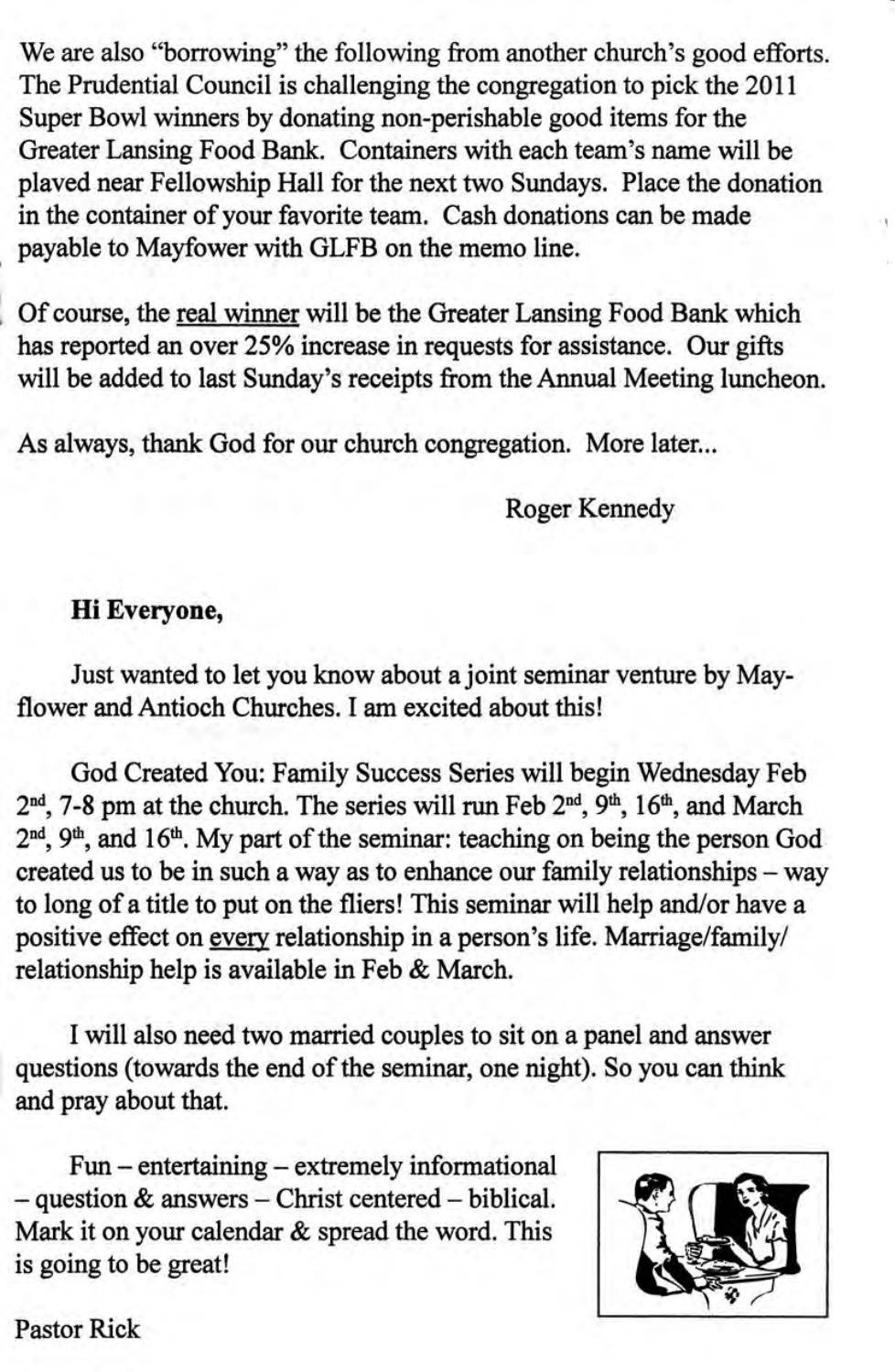Newsletter Article 1-19-11

Music Department January Freeze

Warm up with singing and ringing! You may start out with your coat on (as I do) but you will warm up as you make great progress and great music for the Kingdom! It may be hard to leave the confines of the TV and the afghan but the Glory of the Lord awaitsJ.



Psalm 40: 1 and 3: I waited patiently for the Lord; He turned to me and heard my cry ...He put a new song in my moutb, a hymn of praise to our God. Many will see and fear and put their trust in the Lord.

Let us pray for one another through this blast of winter weather, and for those who may need to find warmth and shelter. I tend to forget how difficult this time of year can be.

Here is a verse worthy of memory: Isaiah 40: 31: But those who hope in the Lord will renew their strength. They will soar on wings like eagles; they will run and not grow weary. They will walk and not be faint.

We have beautiful music, blessed by God: "There is a River, whose streams made glad the city of God," with Mrs. Fuller on recorder, and other fine melodies to come.

I am thankful for our fellowship, and for each one of you. Take it day by day; wait patiently!

Chrisann